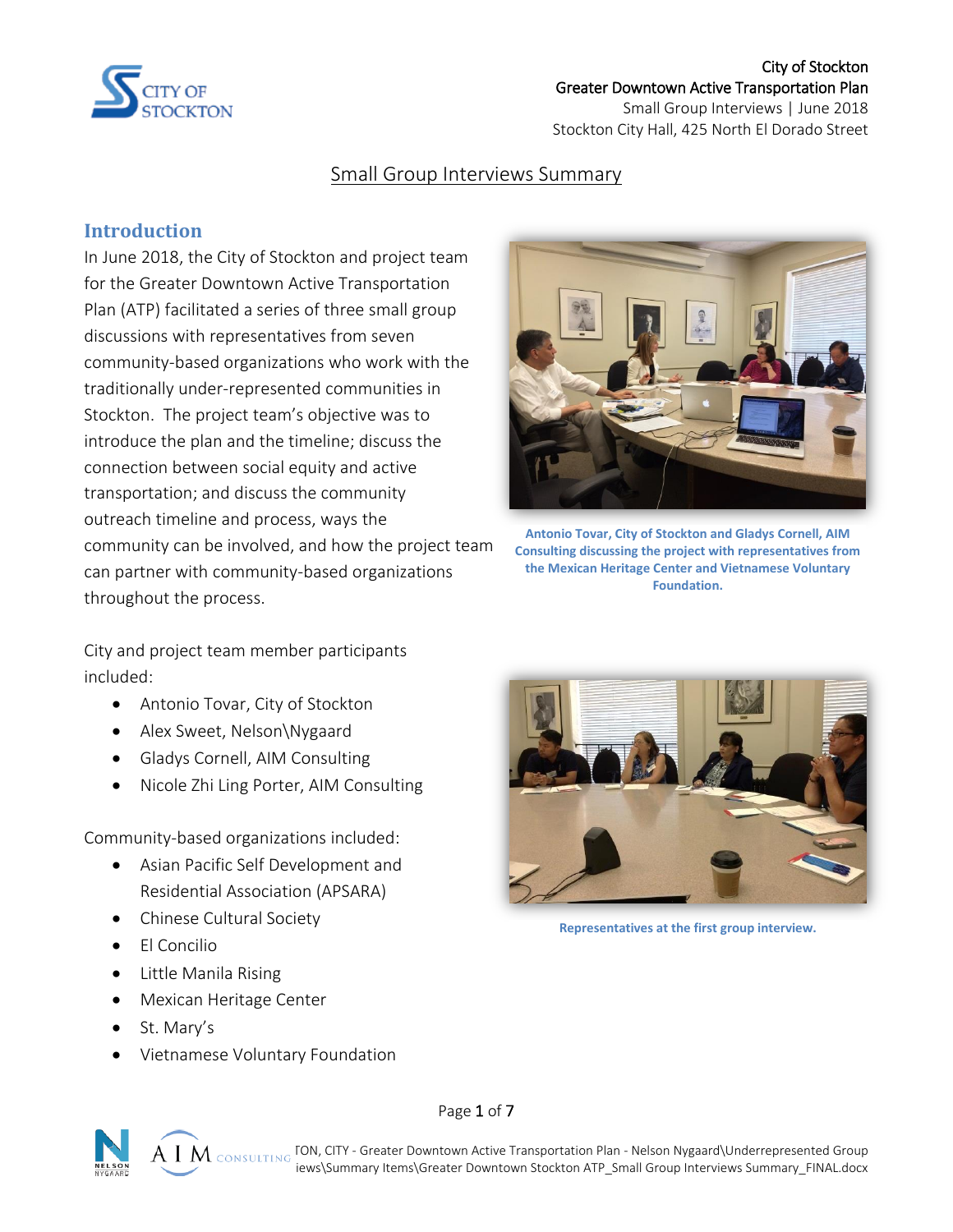

### **Discussion Summary**

Representatives introduced themselves and their organization's mission. Below is a summary of their responses.

- The *Chinese Cultural Society* promotes awareness and appreciation of Chinese culture in the community. They hold an annual Chinese New Year Festival in March.
- *St. Mary's Dining Room* responds to poverty in San Joaquin County by feeding the hungry, providing healthcare, and restoring dignity.
- *El Concilio* provides social services to the community for all ages, from infancy to seniors. They also have a transportation program geared towards providing transit to medical services in the community.
- *Asian Pacific Self Development and Residential Association (APSARA)* provide social services and affordable housing to low-income families. It owns a 208-unit building behind the Oak Park Senior Citizens Center, and is building a new community center at the end of the complex. APSARA also has health programs and youth engagement programs.
- *The Mexican Heritage Center* provides cultural activities for the community, a place for Latinos to experience their culture, and teaches Mexican culture traditions.
- The *Vietnamese Voluntary Foundation* provides employment and health services to youth, families and seniors. These include behavioral health services and English-as-a-second Language programs.
- *Little Manila Rising*, formerly known as the Little Manila Foundation, advocates for historical preservation, educates youth about their historic Filipino background, advocates for youth, and looks to influence public policy to improve the City of Stockton.

Antonio Tovar, Project Manager with the City of Stockton, provided an overview of the ATP, its background, and how, upon its completion, the City of Stockton will be well-positioned to seek funding to implement the recommended bicycle and pedestrian projects.

In 2017, the City of Stockton received grant funding to develop a Greater Downtown Active Transportation Plan. Stockton is a regional employment hub, particularly in the downtown area, but only a small percentage of Stockton residents choose to walk or bike as part of their commute. As downtown continues to grow, it is important to provide residents and community members with transportation options other than driving. The Active Transportation Plan will identify and recommend bicycle and pedestrian facility projects for future implementation in the City of Stockton's Greater Downtown.

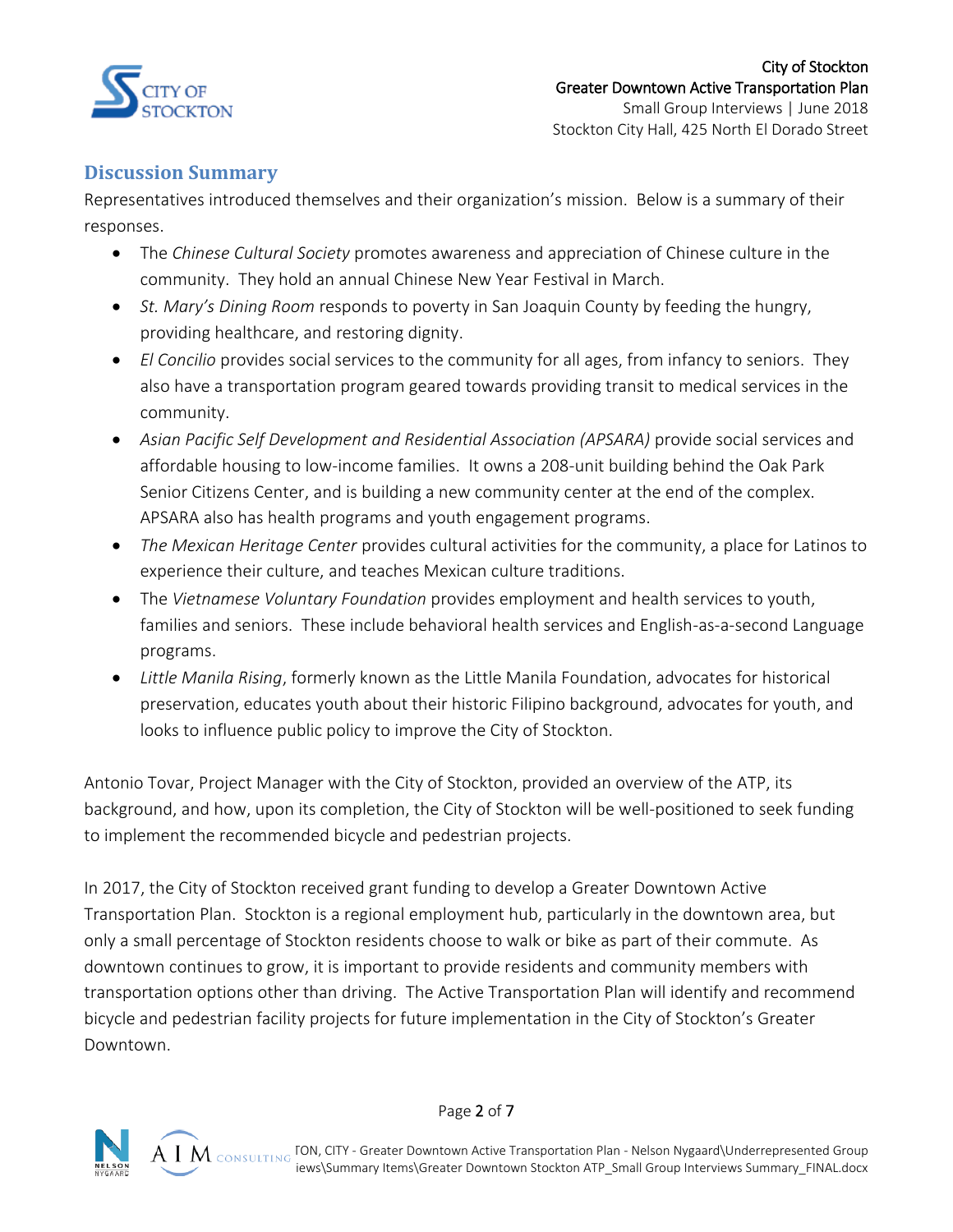

#### City of Stockton Greater Downtown Active Transportation Plan

Small Group Interviews | June 2018 Stockton City Hall, 425 North El Dorado Street

Building upon the bicycle network presented in the 2017 Bicycle Master Plan, the projects recommended in the Greater Downtown Active Transportation Plan will address the need to enhance safety and overall experience for community members to walk and bike downtown and lay the framework for a truly multimodal downtown.

Alex Sweet, Senior Associate with Nelson\Nygaard, then explained what active transportation is and why it is particularly important for communities of color and low income communities. She discussed why walking and biking matter for communities; without safe and convenient places to walk and bike, people who do not drive may



struggle to access critical needs such as employment, educational opportunities, healthy food, schools and other services. Ms. Sweet also explained the different elements that can be included in a complete street project to help improve the bicycle and pedestrian experience.

Gladys Cornell, with AIM Consulting, continued the discussion by sharing the City and project team's community outreach approach. The plan development process includes a 12-month public outreach program to collaborate with community-based organizations, landowners, developers, schools and the community at large. Outreach opportunities will include a series of Stakeholder Representative Group (SRG) meetings, pop-up workshops, a virtual community workshop, and community open house.





 $\mathsf{A}\; \mathsf{I}\; \mathsf{M}\;$  consulting TON, CITY - Greater Downtown Active Transportation Plan - Nelson Nygaard\Underrepresented Group iews\Summary Items\Greater Downtown Stockton ATP\_Small Group Interviews Summary\_FINAL.docx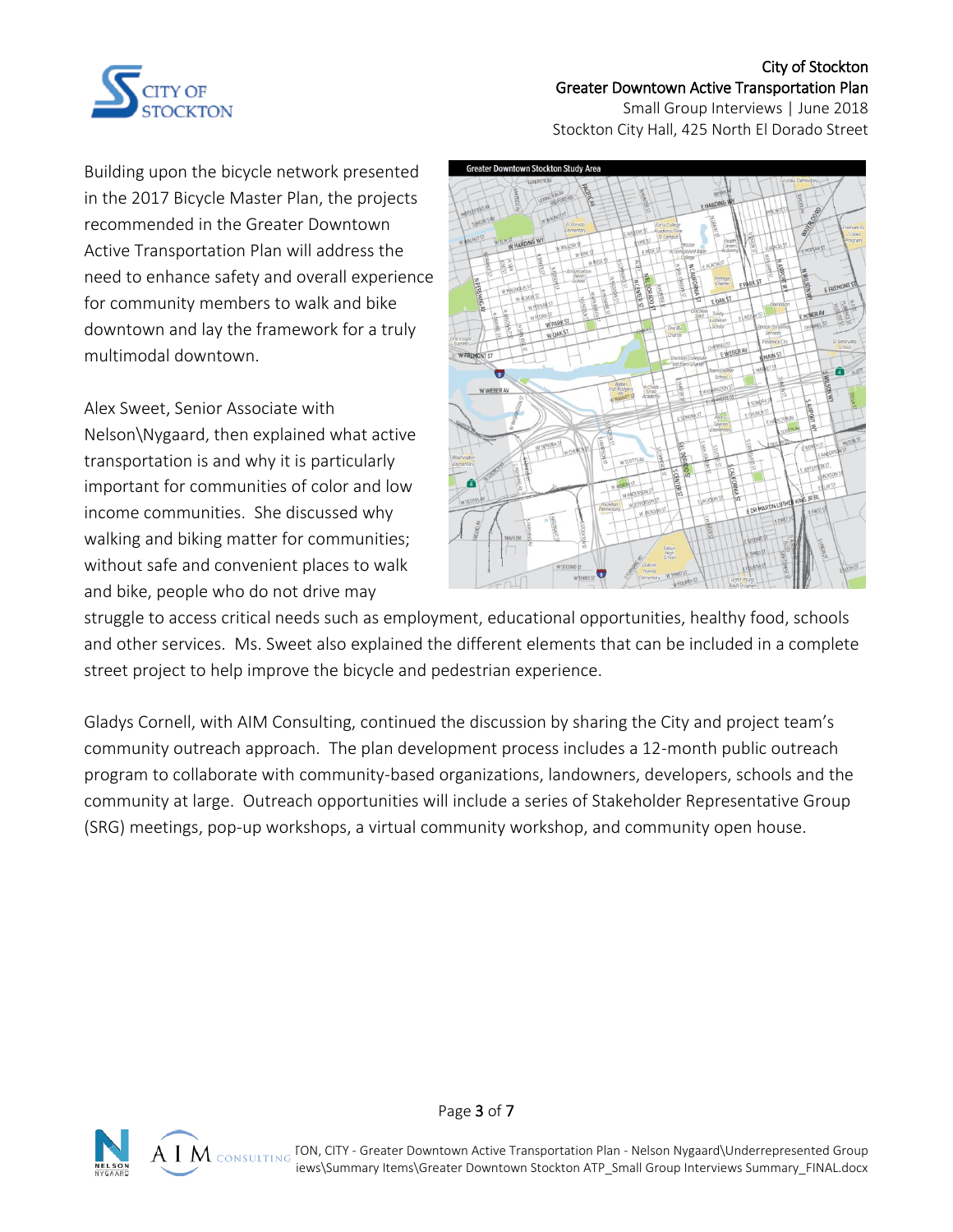

## **Group Discussion**

Below is a summary of the group discussions.

- Question: How was the project area chosen?
	- $\circ$  Answer: When the City applied for the state grant funding, the City wanted to focus on the core of downtown and other surrounding areas. By keeping the plan area more focused, there is higher potential that it could include more meaningful projects. The City's intent is to have Active Transportation Plans for other areas in the future.
- Question: Can the community be a part of the proposals for state grants?
	- o Answer: Yes, the City can include letters of support when pursuing grants. These letters would be helpful for the City's applications.
- Comment: Transportation is a complex issue. It relates to everything around in our city. The City will need to work with nearby schools, the police, and others to participate in the program and make it work.
- **Comment:** My family's business is in the project area. Being downtown and working downtown, I see how much people walk – or don't walk. Those of us who work downtown see people Mondays through Fridays from 8 a.m. to 5 p.m. but after that, it is a ghost town.
- Comment: It may be better to hold the virtual workshop at the beginning, to obtain input from our communities early on to hear what their concerns and needs are. Then the City will not have to go back to the drawing board later.
- Comment: I am excited to see if this moves forward and how it will connect to Delta College and University of the Pacific. I think those are the groups that would use biking connections to downtown the most.
- **Question:** Will this plan be developed by or with San Joaquin RTD?
	- $\circ$  Answer: The Greater Downtown Active Transportation Plan is a City of Stockton project. San Joaquin RTD will be involved as a partner throughout the plan development process.
- Comment: People only come to downtown if they have to, or if there is something for them to do. However most of the time there isn't anything to do. I notice that everyone leaves downtown at 5 p.m., when they get off work. I visited downtown on a Saturday and nothing was open.
- Comment: From what I have seen, the majority of people on bicycles in downtown are homeless.
- Comment: There needs to be more activity downtown for people to visit. The movies do draw a lot of people, but they drive here and then park in parking lots to get there. I would like to see more stores and coffee shops in downtown.
- Comment: Some people are afraid to come downtown. They hear stories from other people and have concerns about their safety.



#### Page 4 of 7

 ${\rm A\ I\ M}$   $_{\rm CONSULTING}$  TON, CITY - Greater Downtown Active Transportation Plan - Nelson Nygaard\Underrepresented Group iews\Summary Items\Greater Downtown Stockton ATP\_Small Group Interviews Summary\_FINAL.docx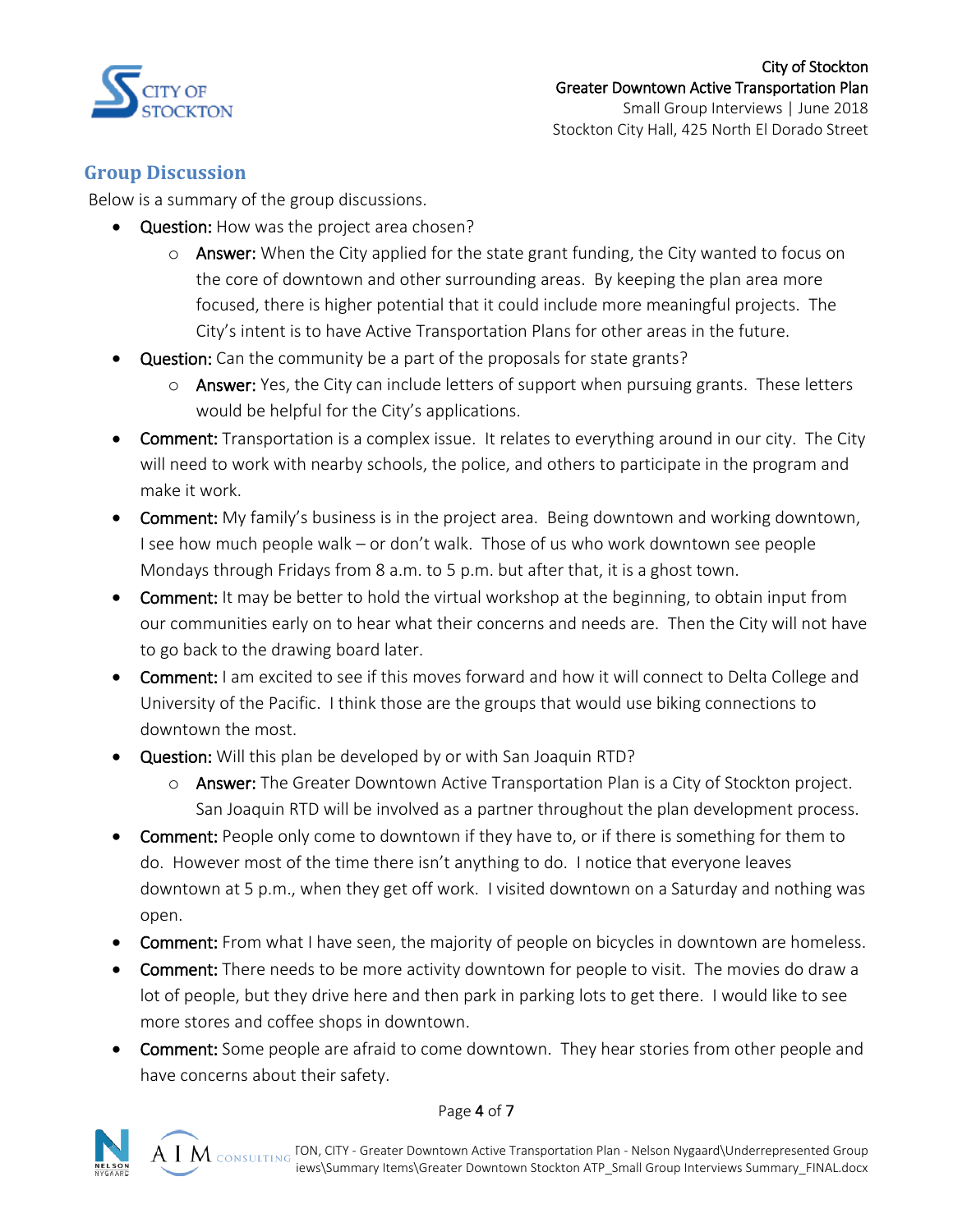

- Comment: There is an issue with traffic downtown by the schools; there is no place for the students to wait to be picked up or dropped off. Parents park in the street, and students run in between cars to reach them. Also, every family drives their own car from what I can see; there is no carpooling.
- Question: Does the project area include Lafayette Street and Sutter Street? Those streets are not ADA accessible at all. Will ADA accessibility be a component of the plan?
	- o Answer: Yes, the project area includes the intersection of Lafayette Street and Sutter Street. Proposed projects that may be included in the Active Transportation Plan will include complete street elements, such as streets that are ADA accessible.

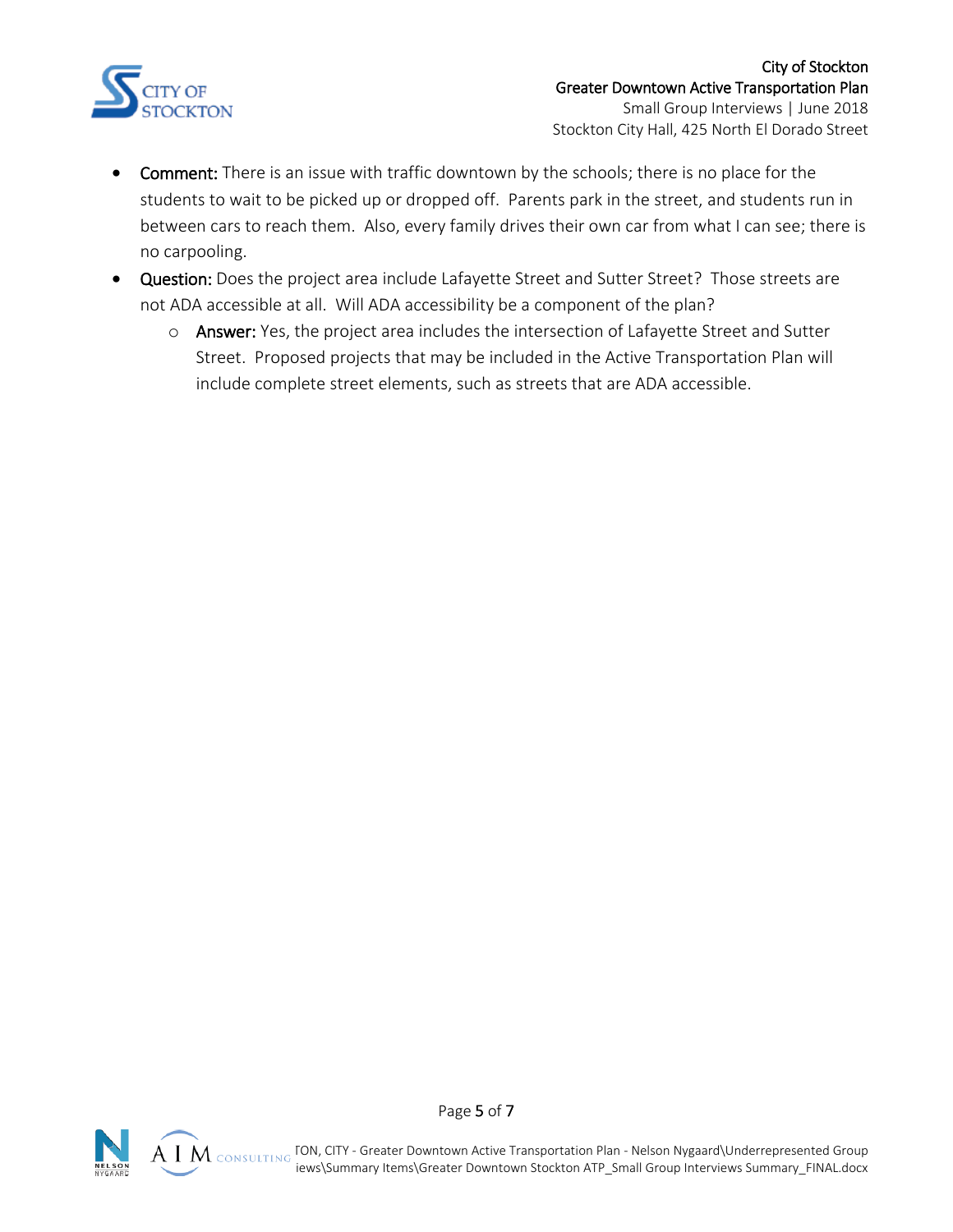

# **Summary of Feedback**

Below is a summary of responses to questions asked during the discussions and on a feedback form.

# 1. Suggestions for Improved Partnerships – Based upon your understanding of the planned community outreach plan for the Downtown Stockton Active Transportation Plan, please share how we can partner with you more effectively.

 It would be helpful if you could post the project timeline online somewhere for people to see. I would like to see more detail on the timeline to see the role we play as a community.

# 2. Community-based Organizations – Please list any organizations or community leaders we have not included.

- Fathers & Families
- San Joaquin Pride
- Delta College
- University of the Pacific
- Chinese Senior Citizen Group

# 3. Communication / Notification – Please provide any existing communication links we may have access to and list contacts for each.

 Little Manila Rising is active on Facebook and Instagram, we can share information about the project and notification about upcoming events through social media. We also have an enewsletter.

# 4. Pop-up Workshops – Please provide any standing meetings or special events that we may consider for a pop-up workshop or presentation?

 The Mexican Heritage Center holds monthly art exhibits with artists from throughout the area, as well as an annual Day of the Dead celebration.

#### 5. Please share any other ideas or considerations.

 If possible, Little Manila Rising would like to have one or a couple of the students/youth we work with at the Stakeholder Representative Group meetings or pop-up workshops to represent the youth's perspective.



Page 6 of 7

L:\PROJECTS\STOCKTON, CITY - Greater Downtown Active Transportation Plan - Nelson Nygaard\Underrepresented Group iews\Summary Items\Greater Downtown Stockton ATP\_Small Group Interviews Summary\_FINAL.docx